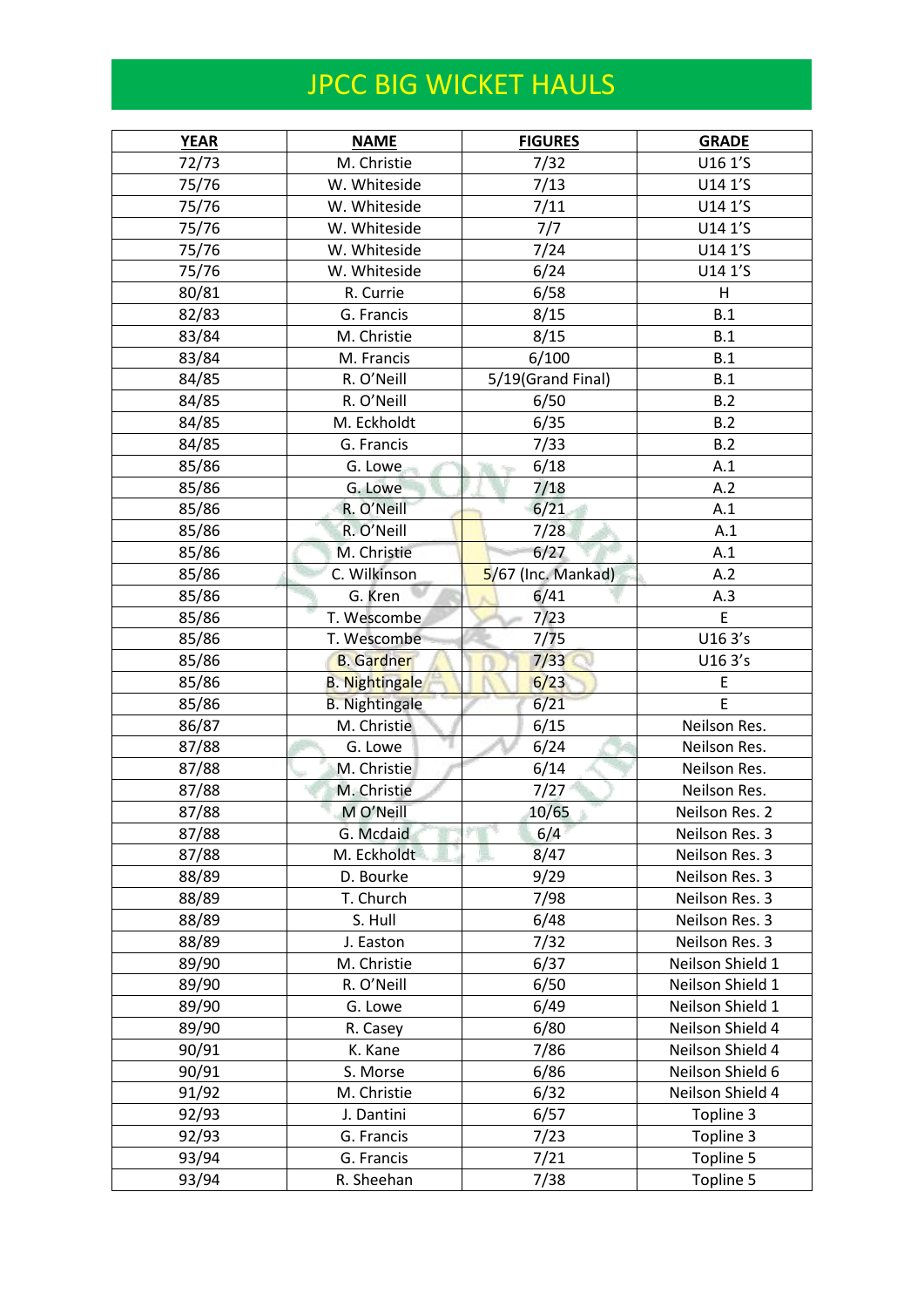## JPCC BIG WICKET HAULS

| 93/94 | S. Morse         | 7/23               | Topline 5       |
|-------|------------------|--------------------|-----------------|
| 93/94 | G. Ivory         | 6/50               | Topline 6       |
| 94/95 | P. Siktars       | 6/15               | Topline 6       |
| 95/96 | J. Dantini       | 7/60               | Topline 1       |
| 95/96 | J. McConkie      | 6/32               | Topline 3       |
| 95/96 | G. Francis       | 7/7                | Topline 4       |
| 95/96 | <b>B.</b> Easton | 6/60               | Topline 5       |
| 95/96 | S. Gresham       | 6/65               | Topline 5       |
| 95/96 | M. Fisher        | 6/28               | Topline 6       |
| 96/97 | J. Dantini       | 6/39               | Topline 1       |
| 96/97 | J. Dantini       | 7/39               | Topline 1       |
| 96/97 | M. Roach         | 9/81               | Topline 2       |
| 96/97 | S. Gresham       | 7/39               | Topline 2       |
| 96/97 | M. Turvinovic    | 6/23               | Topline 4       |
| 97/98 | N. Van Heeswyk   | 7/31               | Decoite 2       |
| 97/98 | C. Falino        | 6/67               | Decoite 3       |
| 97/98 | C. Falino        | 6/63               | Decoite 3       |
| 97/98 | <b>B.</b> Easton | 6/66               | Decoite 3       |
| 99/00 | T. Reid          | 7/40               | Decoite 2       |
| 00/01 | A. Grant         | 6/43               | Decoite 1       |
| 00/01 | A. Grant         | 6/31               | Decoite 1       |
| 00/01 | <b>B.</b> Green  | 6/45               | Decoite 2       |
| 00/01 | P. Wilkinson     | 6/9                | Decoite 3       |
| 01/02 | C. Wenham        | 8/14               | Decoite 1       |
| 01/02 | R. Birnie        | 6/75               | Decoite 2       |
| 01/02 | C. Clauscen      | 6/54               | Decoite 3       |
| 02/03 | C. Wenham        | 5/44 (Grand Final) | Decoite 1       |
| 03/04 | C. Wenham        | 8/44               | Knox Tavern Cup |
| 03/04 | J. Farmer        | 6/95               | Knox Tavern Cup |
| 03/04 | M. Dinon         | 6/4                | Knox Tavern Cup |
| 04/05 | D. Samaraweera   | 6/14               | Knox Tavern Cup |
| 04/05 | S. Bowen         | 6/38               | Knox Tavern Cup |
| 04/05 | S. Bowen         | 6/8                | U17 1's         |
| 04/05 | S. Bowen         | 6/22               | U17 1's         |
| 05/06 | S. Bowen         | 6/42               | Knox Tavern Cup |
| 06/07 | S. Bowen         | 6/39               | Knox Tavern Cup |
| 07/08 | T. Payne         | 6                  | Decoite Shield  |
| 07/08 | D. Craddock      | 8/29               | Decoite 7       |
| 07/08 | T. Van Vugt      | 6/36               | B.1             |
| 08/09 | C. Wenham        | 6/76               | Knox Tavern Cup |
| 08/09 | T. Reid          | 7/33               | Decoite Shield  |
| 08/09 | A. Rattle        | 6/70               | Division 4      |
| 08/09 | <b>B.</b> Duke   | 7/9 (Grand Final)  | Division 6      |
| 08/09 | J. Simmonds      | 7/15               | <b>B.1</b>      |
| 09/10 | C. Wenham        | 7/36               | Knox Tavern Cup |
| 09/10 | C. Wenham        | 5/61 (Grand Final) | Knox Tavern Cup |
| 09/10 | S. Morse         | 7/62 (Semi Final)  | Division 5      |
| 09/10 | P. Trotter       | 3/3 (inc. Hatrick) | Division 7      |
| 10/11 | T. Gstrein       | 5/46(Semi Final)   | Knox Tavern Cup |